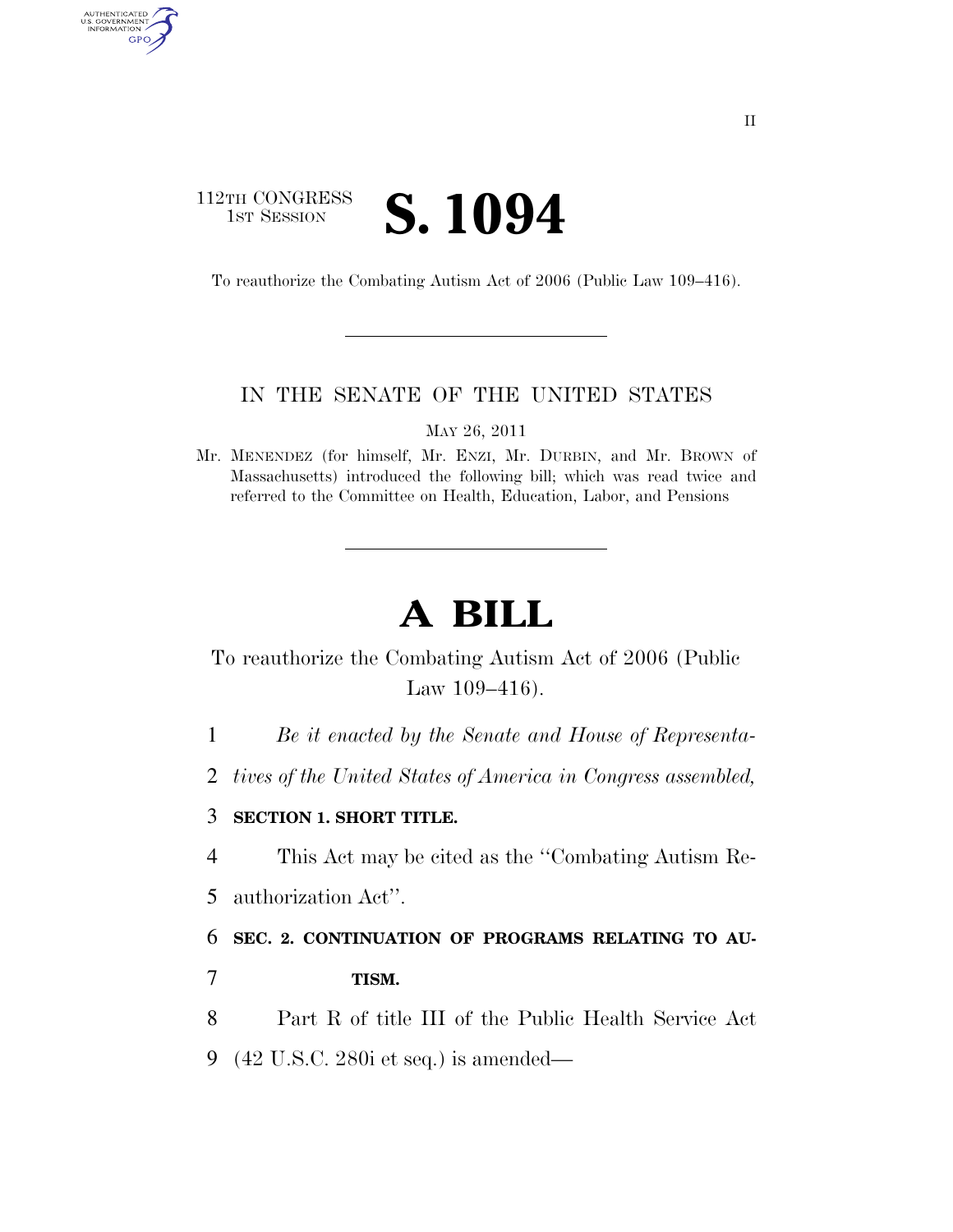1 (a) in section  $399AA(e)$ , by striking "2011" and in-serting ''2014'';

3 (b) in section  $399BB(g)$ , by striking "2011" and in-serting ''2014'';

5 (c) in section 399CC(f), by striking "2011" and in-serting ''2014''; and

 (d) by inserting after section 399DD the following: **''SEC. 399DD–1. REPORT TO CONGRESS ON REAUTHORIZA-TION.** 

 $\qquad$  "(a) In GENERAL.—Not later than 2 years after the date of enactment of the Combating Autism Reauthoriza- tion Act, the Secretary, in coordination with the Secretary of Education, shall prepare and submit to the Committee on Health, Education, Labor, and Pensions of the Senate and the Committee on Energy and Commerce of the House of Representatives a progress report on activities related to autism spectrum disorder and other develop-mental disabilities.

 ''(b) CONTENTS.—The report submitted under sub-section (a) shall include—

21  $\frac{1}{2}$  (1) a description of the progress made in im- plementing the provisions of the Combating Autism Act of 2006;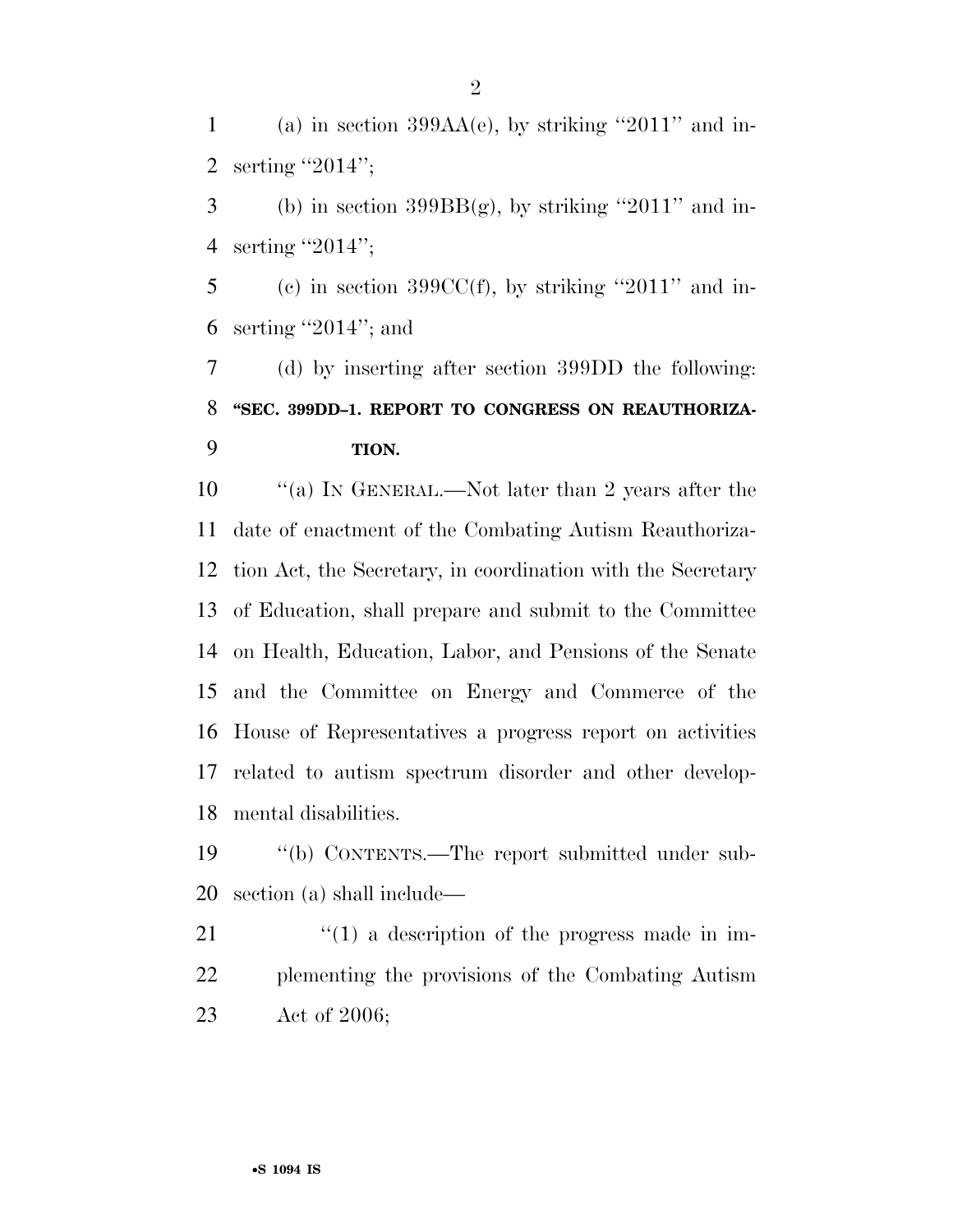$\mathcal{L}(2)$  a description of the amounts expended on the implementation of each particular provision of the Combating Autism Act of 2006;

4 ''(3) information on the incidence of autism spectrum disorder and trend data of such incidence since the date of enactment of the Combating Au-tism Act of 2006;

 $\frac{8}{(4)}$  information on the average age of diag- nosis for individuals with autism spectrum disorder and other disabilities, including how that age may have changed during the 6-year period beginning on the date of enactment of the Combating Autism Act of 2006;

 $\frac{1}{2}$  (5) information on the average age for inter- vention for individuals diagnosed with autism spec- trum disorder and other developmental disabilities, including how that age may have changed during the 6-year period beginning on the date of enactment of 19 the Combating Autism Act of 2006;

 ''(6) information on the average time between initial screening for autism spectrum disorder and diagnosis of, or the ruling out of, autism spectrum disorder or other developmental disabilities, and in- formation on the average time between diagnosis and evidence-based intervention for individuals with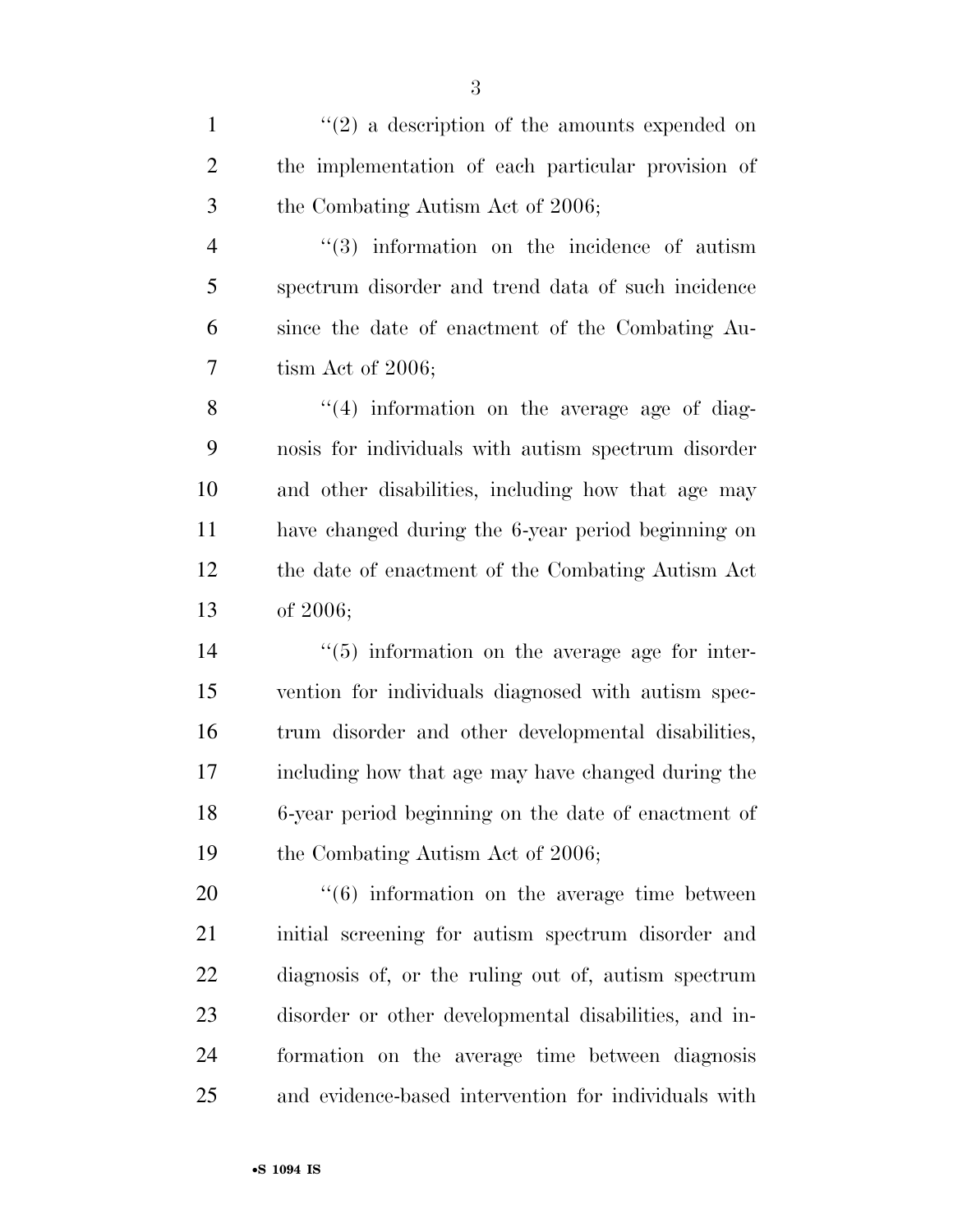autism spectrum disorder or other developmental disabilities;

 $\frac{4}{7}$  information on the effectiveness and out- comes of interventions for individuals diagnosed with autism spectrum disorder, including information with respect to various subtypes of autism spectrum disorder and other developmental disabilities and how the age of the individual so diagnosed may af-fect such effectiveness;

 $\frac{10}{10}$   $\frac{10}{10}$  information on the effectiveness and out- comes of innovative and newly developed intervention strategies for individuals with autism spectrum dis-order or other developmental disabilities; and

 ''(9) information on services and supports pro- vided to individuals with autism spectrum disorder and other developmental disabilities who have reached the age of majority (as described in section 615(m) of the Individuals with Disabilities Edu-cation Act (20 U.S.C. 1415(m)).''.

## **SEC. 3. AUTHORIZATION OF APPROPRIATIONS.**

 Section 399EE of the Public Health Service Act (42 U.S.C. 280i–4) is amended—

 (a) in subsection (a) (relating to developmental dis- abilities surveillance and research program), by adding at the end the following: